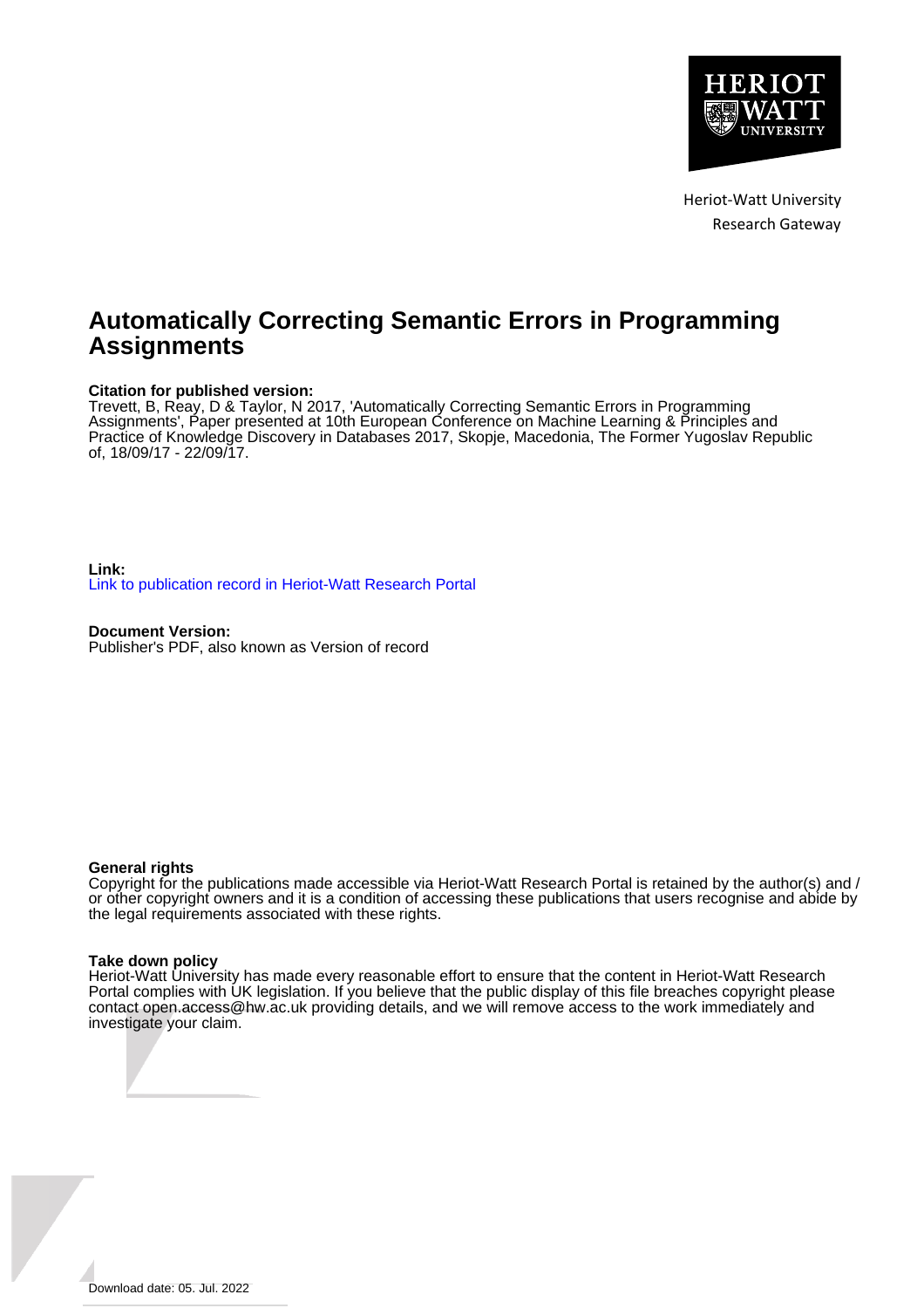## Automatically Correcting Semantic Errors in Programming Assignments

Ben Trevett, Donald Reay, Nick Taylor

Heriot-Watt University, Edinburgh, UK, bbt1@hw.ac.uk, d.s.reay@hw.ac.uk, n.k.taylor@hw.ac.uk,

Abstract. MOOCs allow thousands of students to be taught how to program at scale and, using automatic error correction, personalized feedback can also be provided at scale. Current NLP techniques have been used to correct errors in programming assignments, however, these mainly focus on syntactic errors and do not take advantage of NLU techniques to understand the desired semantics. By understanding semantics, there is a potential that the accuracy of error corrections can be vastly improved as focus shifts to correcting errors specific to the desired problem, rather than errors common across all programs. Each step of the process also gives an opportunity to do surrounding work on NLU techniques applied to source code.

Keywords: automatic error correction, natural language processing

#### 1 Introduction

Massive online open courses (MOOCs) have become popular in recent years, due to their ability to offer education at scale. The downside of MOOCs is that the feedback offered to students does not scale. In order to alleviate this problem in the domain of programming assignments, there are test suites - a set of desired input-to-output mappings. However, test suites only indicate that a program contains an error and not the location of the error. The ability to highlight the location of the error is a valuable tool in providing feedback for novice programmers.

Natural language processing (NLP) techniques have proven a great success in analysing human languages for tasks such as speech recognition and machine translation. One highly effective NLP technique is using  $n\text{-}grams$ , a Markovian model used to predict the next *symbol* (such as a word or character) in a sequence from the last  $(n-1)$  symbols. Hindle et al. [1] show that n-grams are also effective for analysing programming languages. They hypothesise that this is because even though programming languages are "complex, flexible and powerful", they are written by humans to be read by other humans, thus can be analysed similarly to natural languages.

Recent advances in deep learning, due to the availability of data and improved computing power (via GPUs), have shifted the focus of NLP techniques towards neural network based models, especially those using recurrent neural networks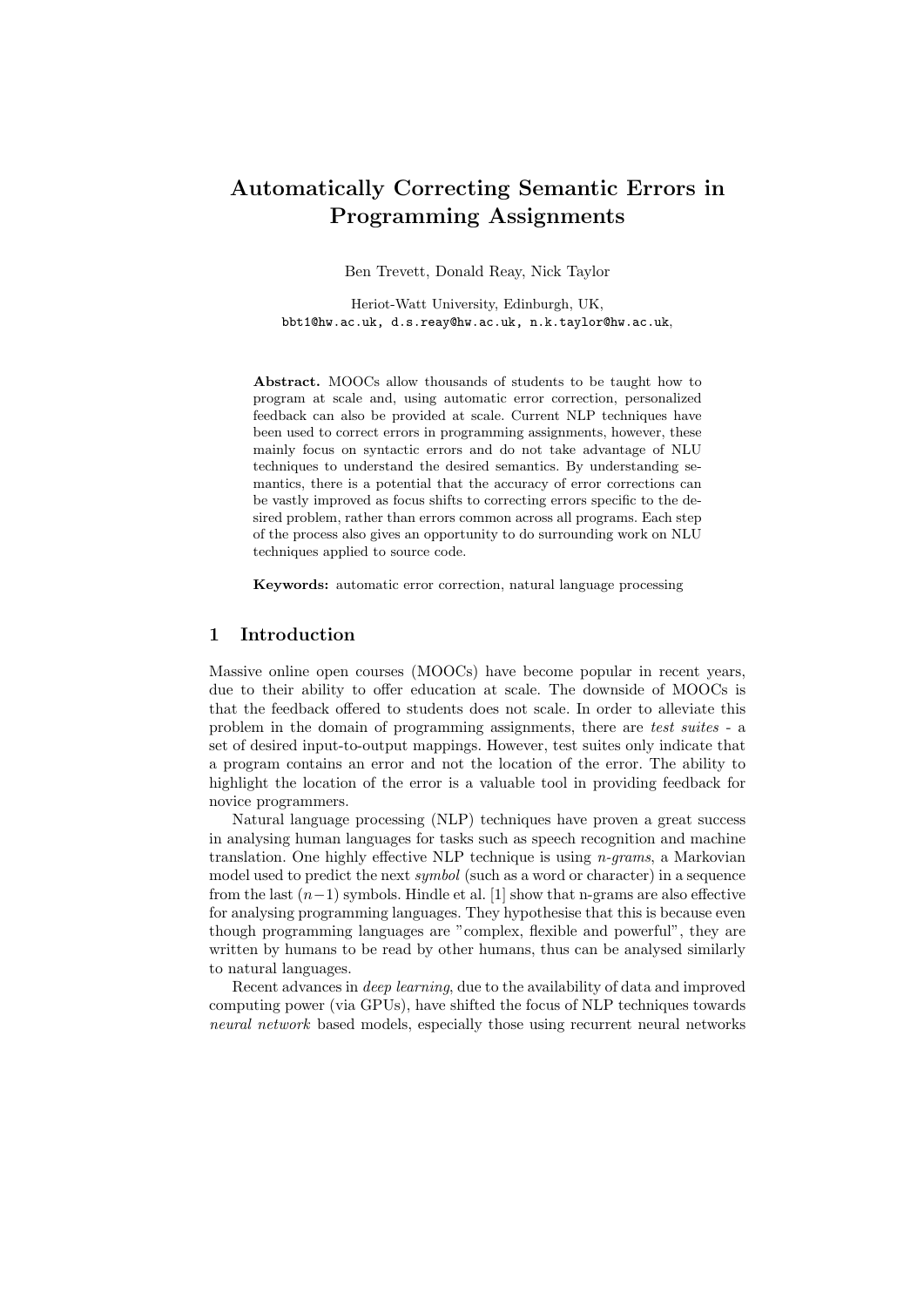(RNNs). White et al. [2] show that RNNs are consistently superior to n-grams for predicting the next token in a corpus of code. This is because n-grams are unable to use any information outside of the  $(n - 1)$  previous symbol window which prevents them from learning long term dependencies, such as remembering to close a bracket. Conversely, RNNs have a hidden state which allows them to build a current context of the code, allowing them to remember long term dependencies.

## 2 Related Work

RNNs have been used in program repair in systems such as SynFix [3], which learns a language model - a probability distribution of the following token from the previous tokens and context - from correct code. When presented with an erroneous program containing a syntax error, SynFix steps through the code to find areas of high perplexity. These are areas where the program under question differs from the learned model of correct code, and thus potentially are the location of errors. SynFix can then suggest a replacement token to reduce the perplexity, potentially fixing the error.

sk p [4] also uses RNNs that are only trained on correct programs. However, the system is trained to predict a statement from the previous and following statements, rather than a sequence of tokens, and instead of greedily selecting the token to give the lowest perplexity it uses sequence-to-sequence networks [5] to generate the statement one token at a time.

Attention mechanisms [7], used by DeepFix [6], allow the RNN to use the context of the whole program, rather than the surrounding statements, to allow the system to output both the line number of the statement containing the error as well as the correct statement.

It can be argued that using deep learning for syntax errors, although useful, is not entirely necessary as integrated development environments (IDEs) and compilers have robust syntax error checking due to their rigorous parsing which has been built on for decades. Semantic errors should be the focus of error correction as these cause the compiler to run the code without any indication of error, yet produce the incorrect output. However, semantic errors prove a considerable challenge compared to syntax errors, due to semantic errors being unique to the problem under consideration whereas syntax errors are independent of the problem being solved.

It can also be argued that the systems simply learn common syntax errors made by students that appear across all programming assignments and do not take the desired semantics of the program into account. This desired semantics will contain important information for correcting errors, and is currently not explicitly being used by these systems.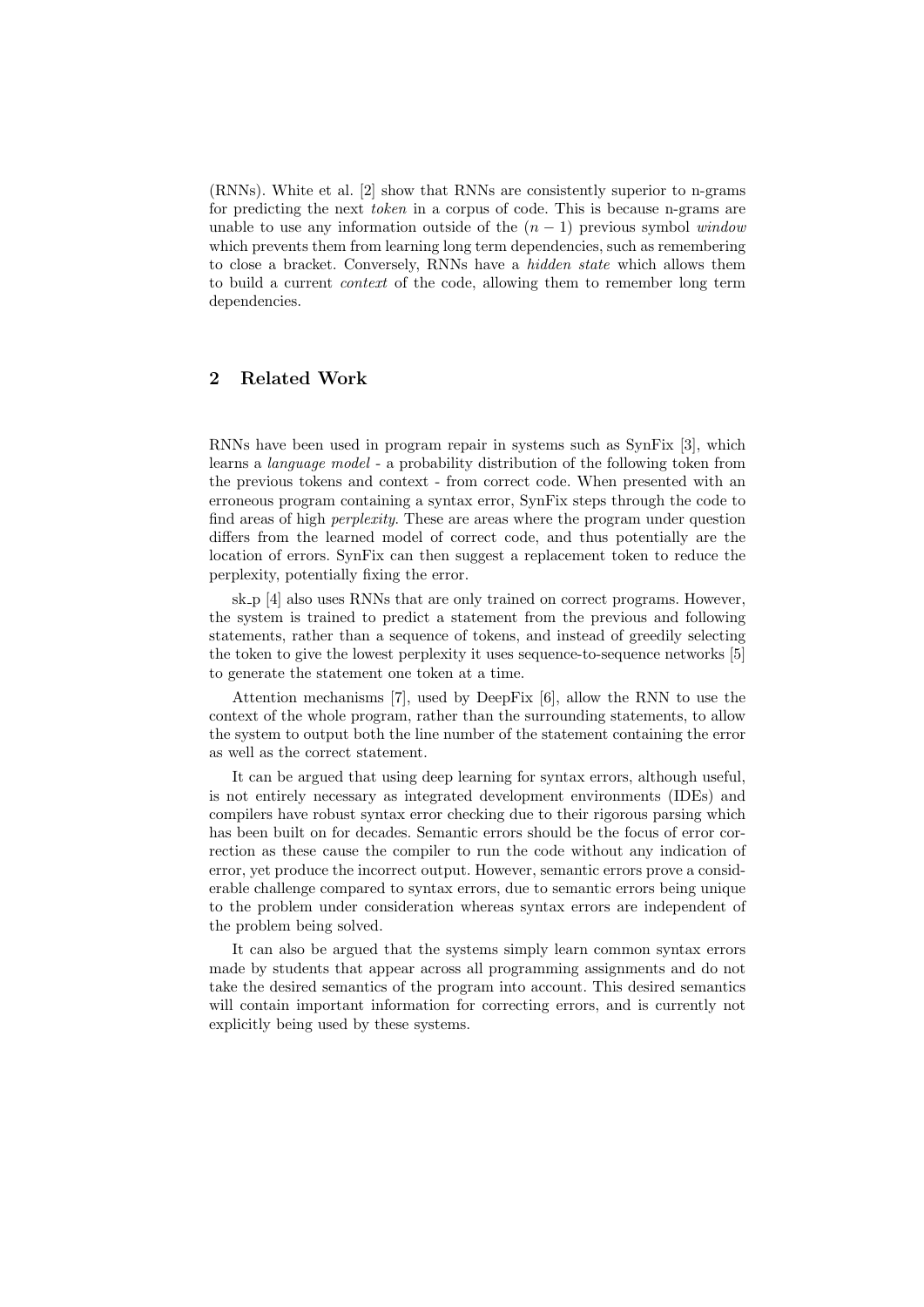## 3 Aims & Objectives

The aim of this project is to take advantage of natural language understanding (NLU) techniques in order to understand the desired semantics of a submitted program, calculate if and where the program deviates from this and then suggest changes to the program in order for it to achieve the desired semantics. Thus, achieving a way to detect and correct semantic errors.

The programming assignment setting is unique in that the desired semantics are always known ahead of time, this is either via a known correct reference submission and/or a test suite. If given a reference submission, it is possible to use NLP and NLU techniques to analyse this program and calculate an abstract representation of it's semantics. This gives the desired semantics of a submitted program, effectively acting as useful information to determine errors in submitted programs.

From this, a second abstract representation of the submitted program can be formed and compared against the reference submission. The two representations can be used to calculate if they are semantically equivalent, and where they differ if not. The difficulty here lies in the fact that there may be multiple syntactically diverse solutions to the given problem, thus we need to use NLU to understand how syntactically different concepts in code may be semantically equivalent, i.e. a for loop and a while loop cause the code to be written slightly differently, yet do the same thing.

Finally, the abstract semantic differences between the reference and the student submissions must be transformed into feedback. Feedback can be in the form of an error location (a line number or exact token) and a suggested change (either a single token or an entire statement).

Although the project focus is on automatic error correction, overall it covers a wide variety of NLP and NLU, which has little prior work when applied to source code and uses outside of error correction. For example, generative models when applied to discrete outputs is relatively novel.

## 4 Approach

The issue with the desired system is that semantic errors are unique to each desired semantic functionality and that each desired semantic functionality can be implemented in various methods. Thus, to train the model it is required to have a dataset containing all possible problems and all possible semantically equivalent yet syntactically diverse solutions to each problem. Therefore, it is required to have both a dataset of infinite size and a model with infinite capacity!

Taking advantage of the programming assignment setting again, as we always have a reference submission available we can take advantage of *generative mod*els such as generative adversarial networks (GANs) [8]. The generative model is trained to generate code conditioned on a semantically equivalent but syntactically different reference submission. This data for training the generative model (and the error correction model) can be obtained from programming challenge websites.